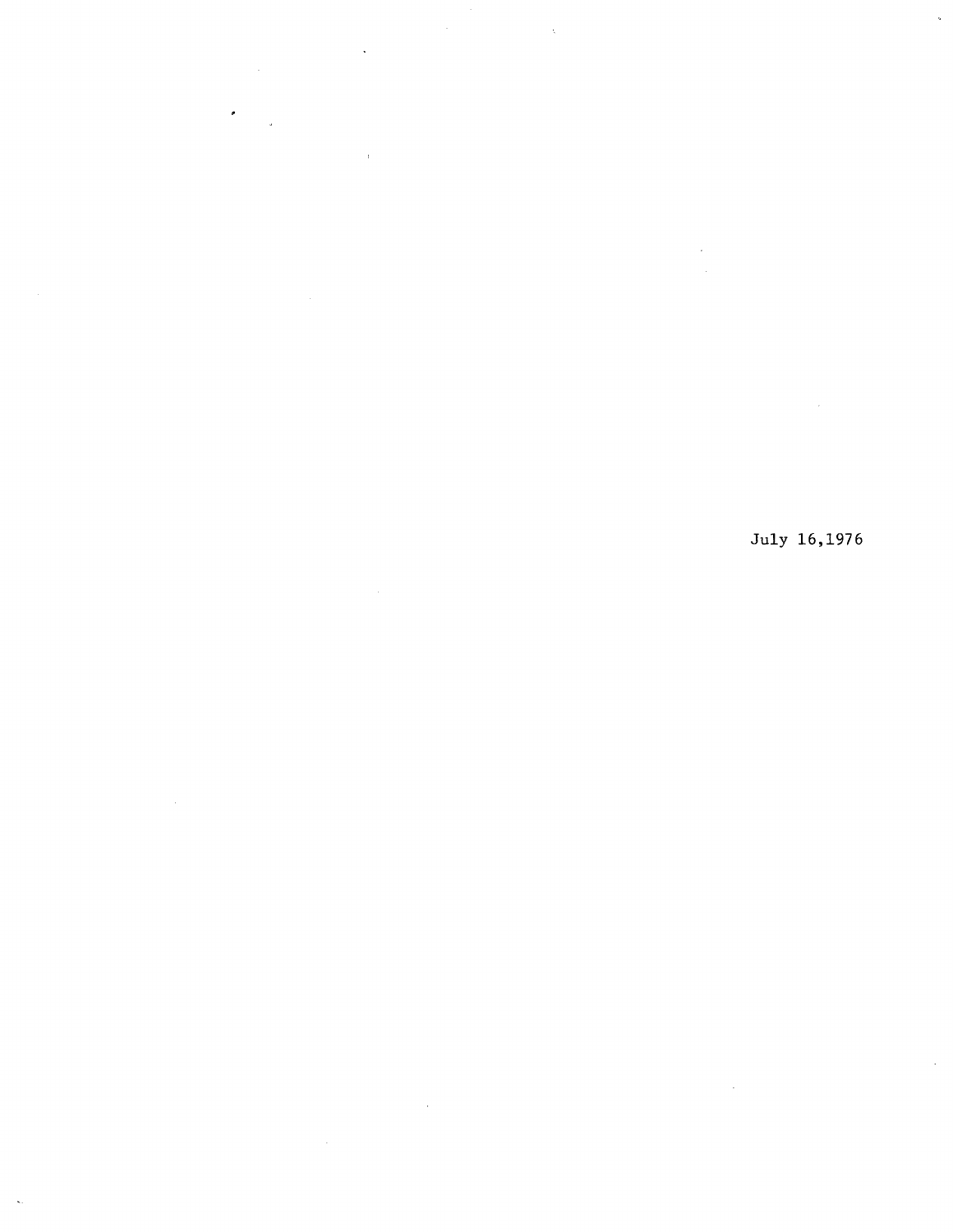Minutes of the Special Meeting of the Executive Committee of Faculty Council held on Friday, July 16, 1976 at 1:30 p.m. in 250 Allen Building.

**W** iv

Members Present: Dr. P.K. Isaac, Chairman; Drs. N.E.R. Campbell, K. Stewart, H. Duckworth, A. Olchowecki, C. Robinson, D. Burton, (Mrs.). K. Subrahmaniam, C. Platt and Mr. G. Richardson. Regrets: Ms. Holly Peat.

The Chairman explained that the purpose of the meeting was to discuss further the proposed Computer Science Co-op Program, hopefully reaching an Executive Committee stand which could be put before the Faculty Council meeting. In addition the matter of calling a regular or a special meeting of Faculty Council and of determining what material to be distributed to Council would be discussed.

The minutes of the Faculty Committee on Course Changes having been distributed to the members were explained by Dean Campbell. He pointed out that motions No. 2 and No. 3 passed by the Faculty Committee were most important. If the Executive approved the motions and was willing to recommend them to Faculty Council then he, as Chairman of the Faculty Committee on Course Changes, would approach the department to get their comments and views on motion 2 and 3. Dr. Burton, who is also member of the Faculty Committee on Course Changes said that the Committee discussed the matter. at great length and although they did agree with the program in principle they were not enthused about the time module i.e. four months in school and four months in industry. It was their feeling that this module seemed to be more expensive and they wanted to know if the department had considered other types, in particular, one that offered two years in school, one year industry and the final year back at school. If the department had in fact considered this and/or other alternatives why was this one selected?

Notion No. 3 which considered the cost of the program was also a major concern of the Faculty Committee on Course Changes and the Executive Committee again asked if the department had any definite arrangements with industry about their contributing to the program.

It was obvious from the discussion that the Executive Committee could not support the program in its present form without more information on these and other questions raised by the members. It was fairly obvious

 $\cdots$  /2